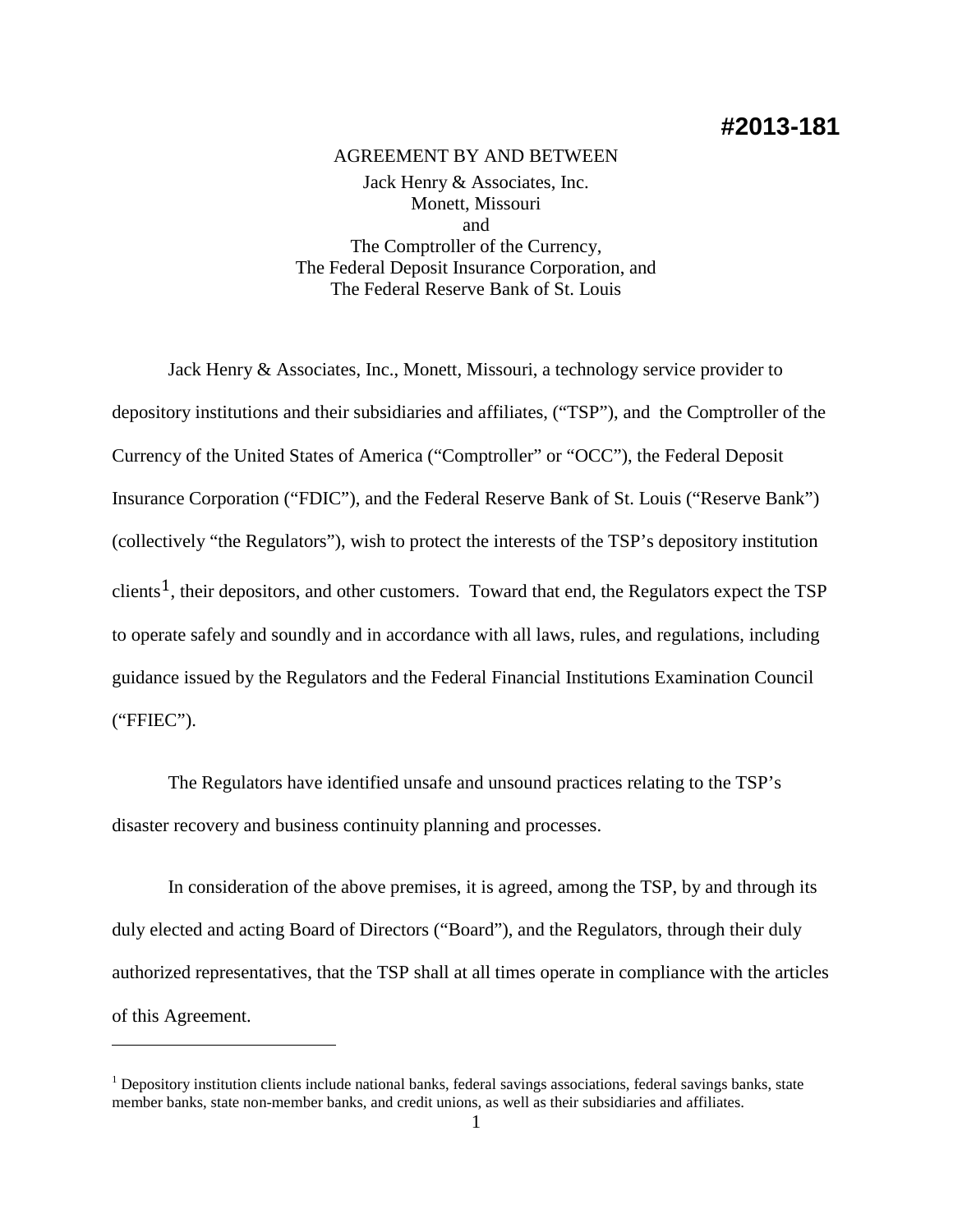### ARTICLE I

### JURISDICTION

(1) The TSP is a provider of services to depository institutions and subsidiaries and affiliates of depository institutions that are regularly examined by an appropriate Federal Banking Agency within the meaning of 12 U.S.C. § 1861(b)(1), 12 U.S.C. § 1867(c), and 12 U.S.C. § 1464(d)(7)(D).

(2) The Regulators have authority to enter into this Formal Agreement pursuant to 12 U.S.C. §§ 1867(c) and (d), 12 U.S.C. § 1464 (d)(7)(D) and (E), and 12 U.S.C. § 1818(b)(1).

(3) The TSP is an "institution-affiliated party" within the meaning of 12 U.S.C. § 1813(u).

(4) This Formal Agreement shall be construed to be a "written agreement entered into with the agency" within the meaning of 12 U.S.C.  $\S$  1818(b)(1), and shall be construed to be a "written agreement" for the purposes of Section 8 of the Federal Deposit Insurance Act ("FDIA"), 12 U.S.C. § 1818.

(5) Unless otherwise informed in writing by the Comptroller, as the current Lead Agency in Charge ("AIC"), all reports, plans, and programs that the TSP has agreed to submit to the Regulators pursuant to this Agreement shall be forwarded to the Director for the AIC ("Director"):

Director, Bank Information Technology Office of the Comptroller of the Currency  $4007^{\text{th}}$  Street, SW Mail Stop 7E-2, Room 7E-616 Washington, D.C. 20219

2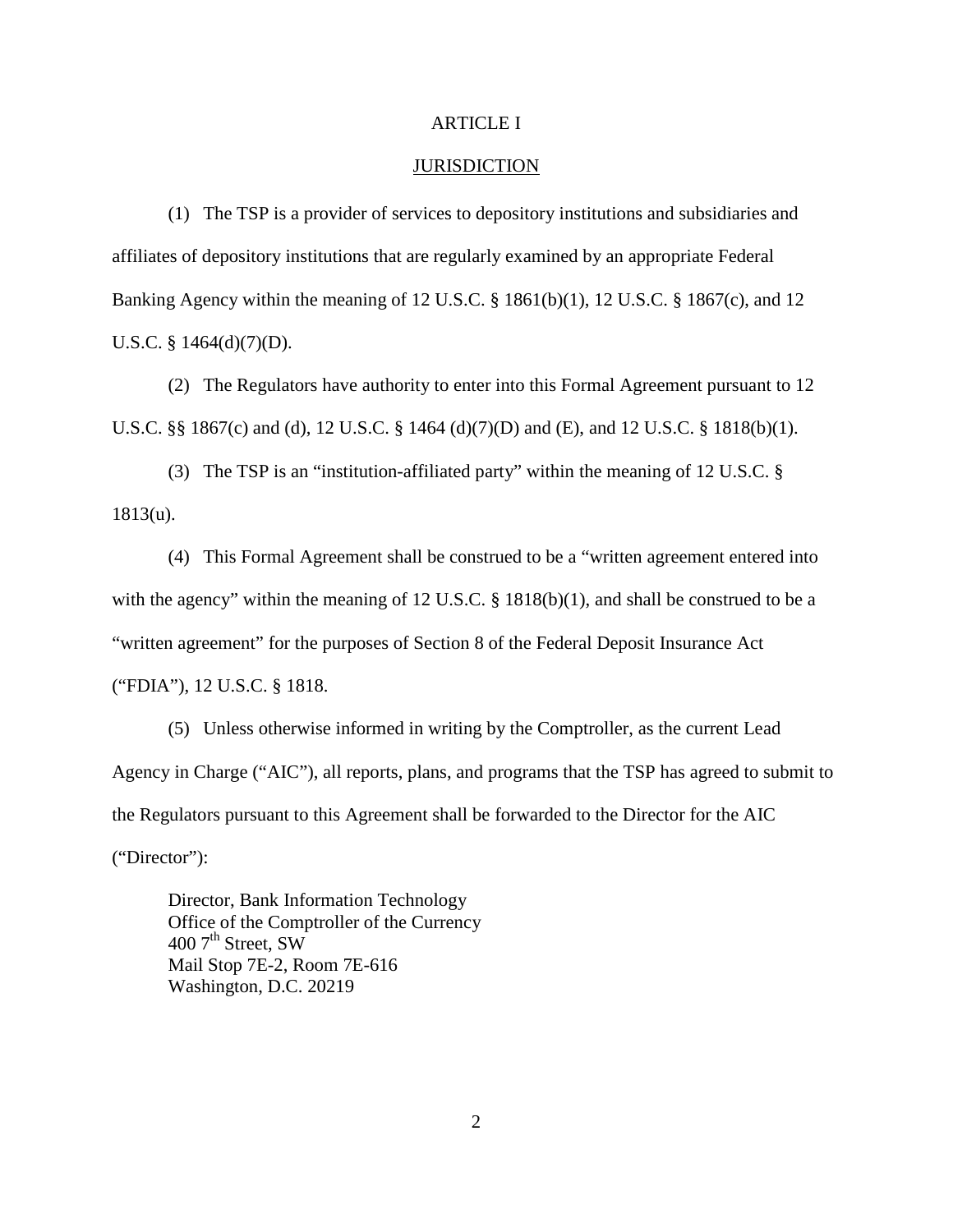#### ARTICLE II

### COMPLIANCE COMMITTEE

(1) Effective immediately, the Board shall continue to maintain an active Compliance Committee of at least three (3) directors, of which at least two (2) shall not be employees, former employees, or controlling shareholders of the TSP or any of its affiliates (as the term "affiliate" is defined in 12 U.S.C. § 371c(b)(1)), or a family member of any such person. In the event of a change in the Compliance Committee membership, the name of any new member shall be immediately submitted in writing to the Director. The Compliance Committee shall be responsible for monitoring and coordinating the TSP's adherence to the provisions of this Agreement.

(2) The Compliance Committee shall meet at least monthly and prepare a report as described in paragraph three (3) below.

(3) Within sixty (60) days of the date of this Agreement, and within sixty (60) days after the end of each calendar quarter thereafter, or within such other time period as the Regulators require in writing, the Compliance Committee shall submit a written progress report to the Board setting forth in detail:

- (a) actions taken to comply with each Article of this Agreement; and
- (b) a description of the remaining actions needed to achieve full compliance with each Article of this Agreement, TSP personnel responsible for implementing the corrective actions, and the timeframes for completion.

(4) The Board shall forward a copy of the Compliance Committee's report, with any additional comments by the Board, to the Director within twenty (20) days of receiving such report.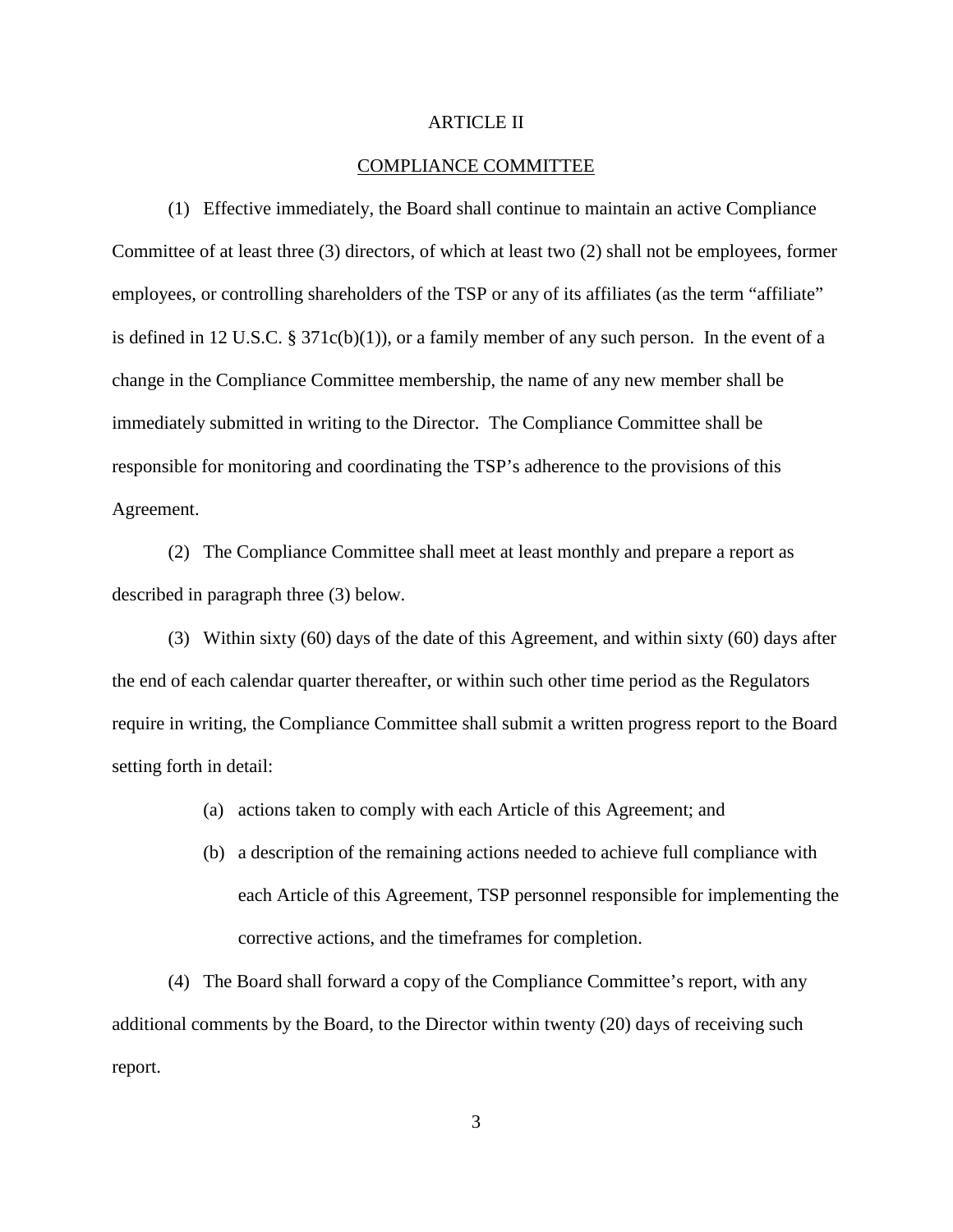(5) The TSP shall periodically communicate to its client depository institutions information accurately detailing the actions taken by the TSP to comply with the terms of this Agreement. Such communication shall be in writing and take place as frequently as necessary, to keep the client depository institutions adequately informed of the TSP's progress and its applicability to and impact upon the services they provide, but in no event less frequently than the quarterly progress reports to the Regulators.

#### ARTICLE III

#### DISASTER RECOVERY AND BUSINESS CONTINUITY PLANNING

(1) The Board shall immediately take all steps necessary to continue to improve the TSP's Disaster Recovery ("DR") and Business Continuity Planning ("BCP) processes and correct each deficiency cited in the December 21, 2012 Supervisory Letter ("Supervisory Letter"), the February 11, 2013 Limited Report of Examination ("ROE"), and any subsequent supervisory communication from the Regulators.

(2) Within one hundred and twenty (120) days of this Agreement, the TSP and the Board shall develop, approve, and submit an updated formal, written, enterprise-wide DR and BCP process that fully complies with the requirements set forth in the Business Continuity Planning Booklet of the *FFIEC Information Technology Examination Handbook* ("DR/BCP Process") to the Director for prior written determination of no supervisory objection by the Regulators. The TSP shall promptly make and the Board shall promptly approve any revisions requested by the Regulators and resubmit the DR/BCP Process to the Director for review and determination of no supervisory objection by the Regulators.

- (3) At a minimum, the DR/BCP Process shall include for each TSP business unit:
	- (a) a business impact analysis ("BIA") that includes: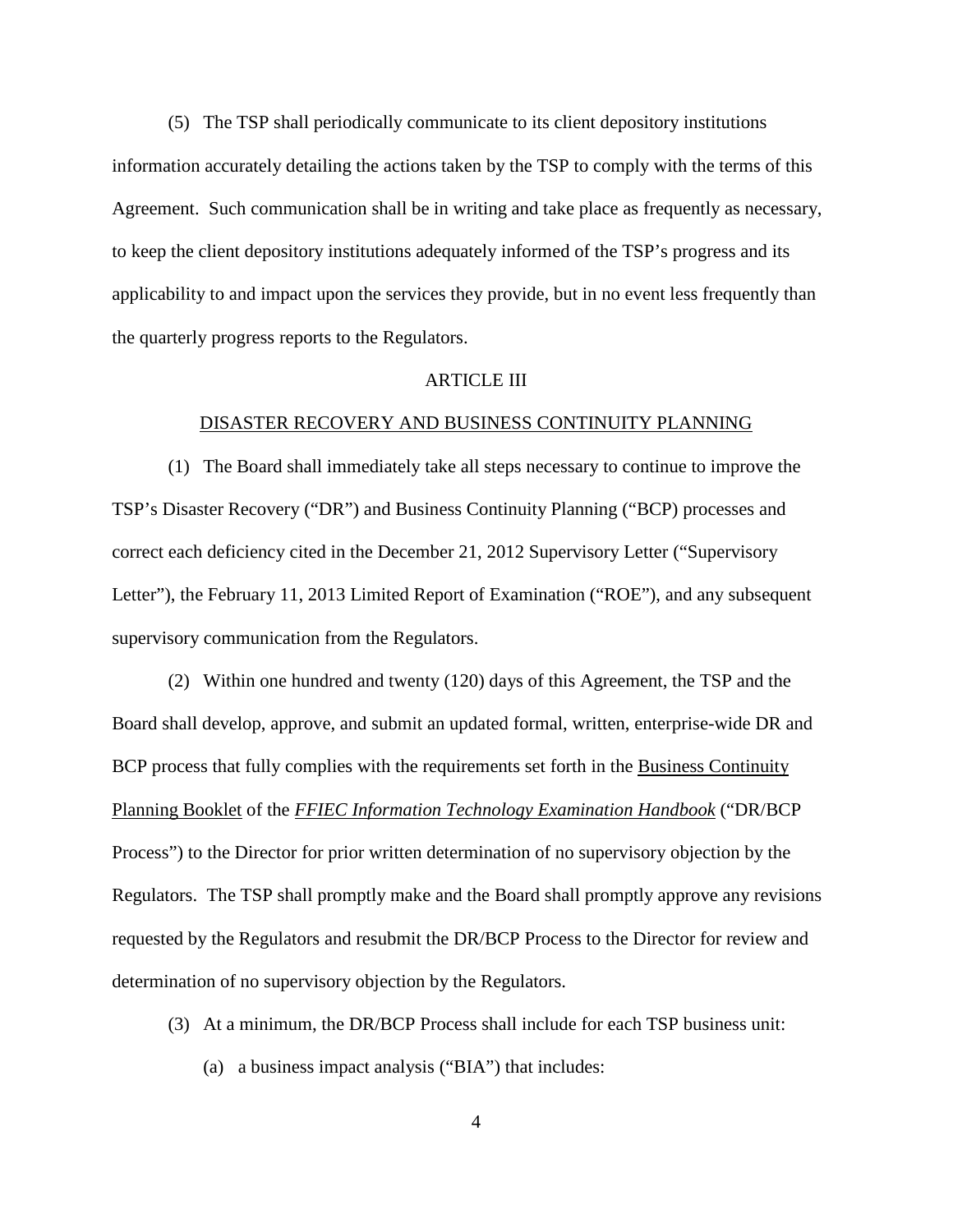- (i) an assessment and prioritization of all business functions, systems, and resource requirements, including interdependencies, as part of a work flow analysis;
- (ii) recognition of the potential impact of business disruptions resulting from uncontrolled, non-specific events on the TSP's business functions, processes and its customers;
- (iii) the identification of legal and regulatory requirements for the TSP's business functions and processes;
- (iv) an estimation of the maximum allowable operational downtime, as well as the acceptable level of losses (e.g., data, operations, financial) associated with the TSP's business functions and processes; and
- (v) an estimation of recovery time objectives ("RTOs"), recovery point objectives ("RPOs"), and recovery of the critical path, each of which should be specifically defined.
- (b) a risk assessment process that includes:
	- (i) an evaluation of the BIA assumptions using various threat scenarios;
	- (ii) an analysis of threats based upon the impact to the TSP, its customers, and the financial markets it serves;
	- (iii) the prioritization of potential business disruptions based upon their severity, which is determined by their impact on operations and the probability of occurrence; and
	- (iv) the performance of a "gap analysis" comparing the TSP's existing DR/BCP to the policies and procedures that should be implemented based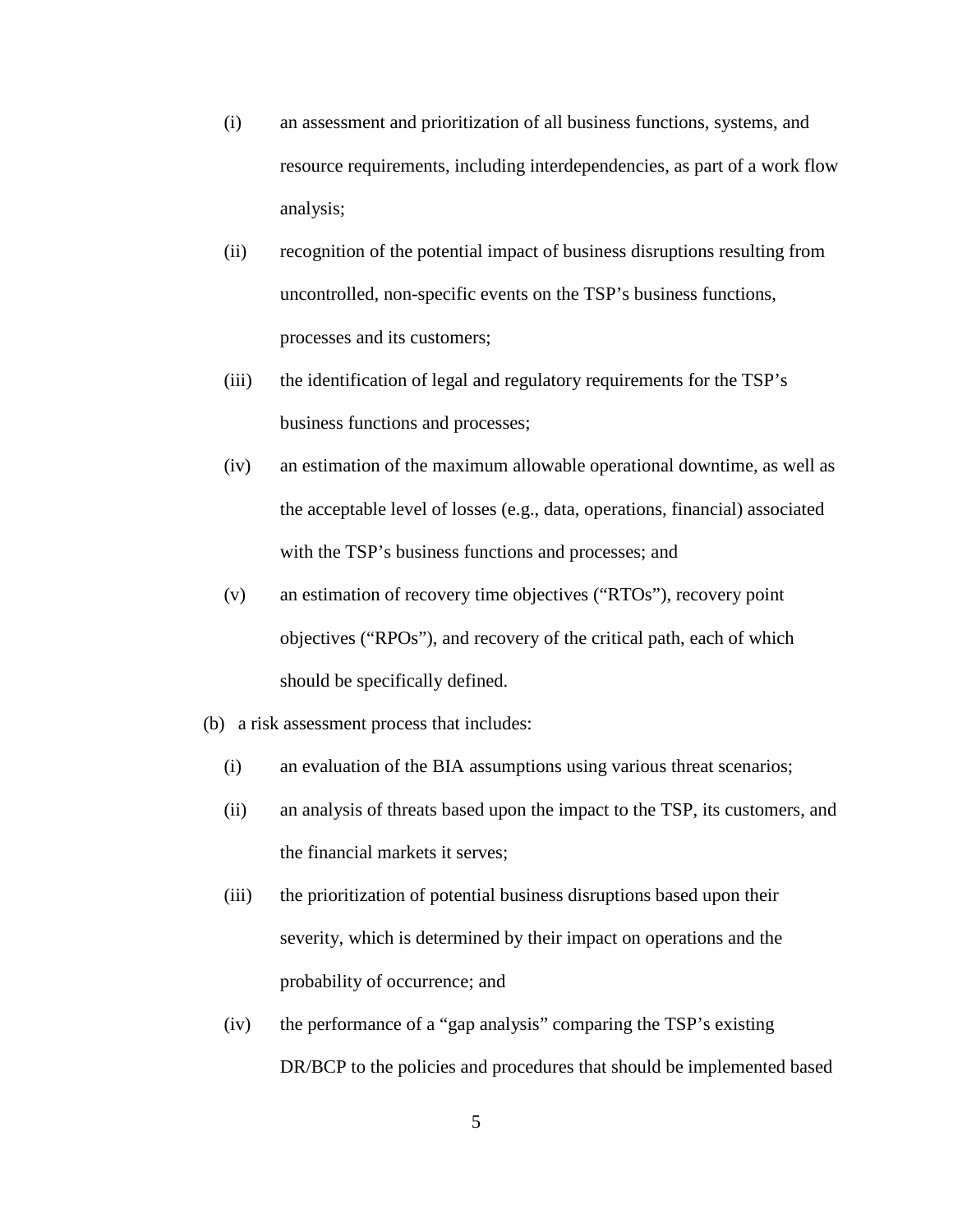on prioritized disruptions identified and their resulting impact point objectives.

- (c) a risk management process that identifies, assesses, and reduces risk to an acceptable level through the development, implementation, and maintenance of a written, enterprise-wide DR/BCP that shall be:
	- (i) based on a comprehensive BIA and risk assessment;
	- (ii) documented in a written program;
	- (iii) reviewed and approved by senior management and the Board at least annually;
	- (iv) disseminated to appropriate employees along with appropriate training;
	- (v) specific regarding what conditions should prompt implementation of the plan and the process for invoking the DR/BCP;
	- (vi) specific regarding what immediate steps should be taken during a disruption;
	- (vii) flexible to respond to unanticipated threat scenarios and changing internal conditions;
	- (viii) focused on the impact of various threats that could potentially disrupt operations rather than on specific events;
	- (ix) developed based on valid assumptions and an analysis of interdependencies; and
	- (x) effective in minimizing service disruptions and financial loss through the implementation of mitigation strategies.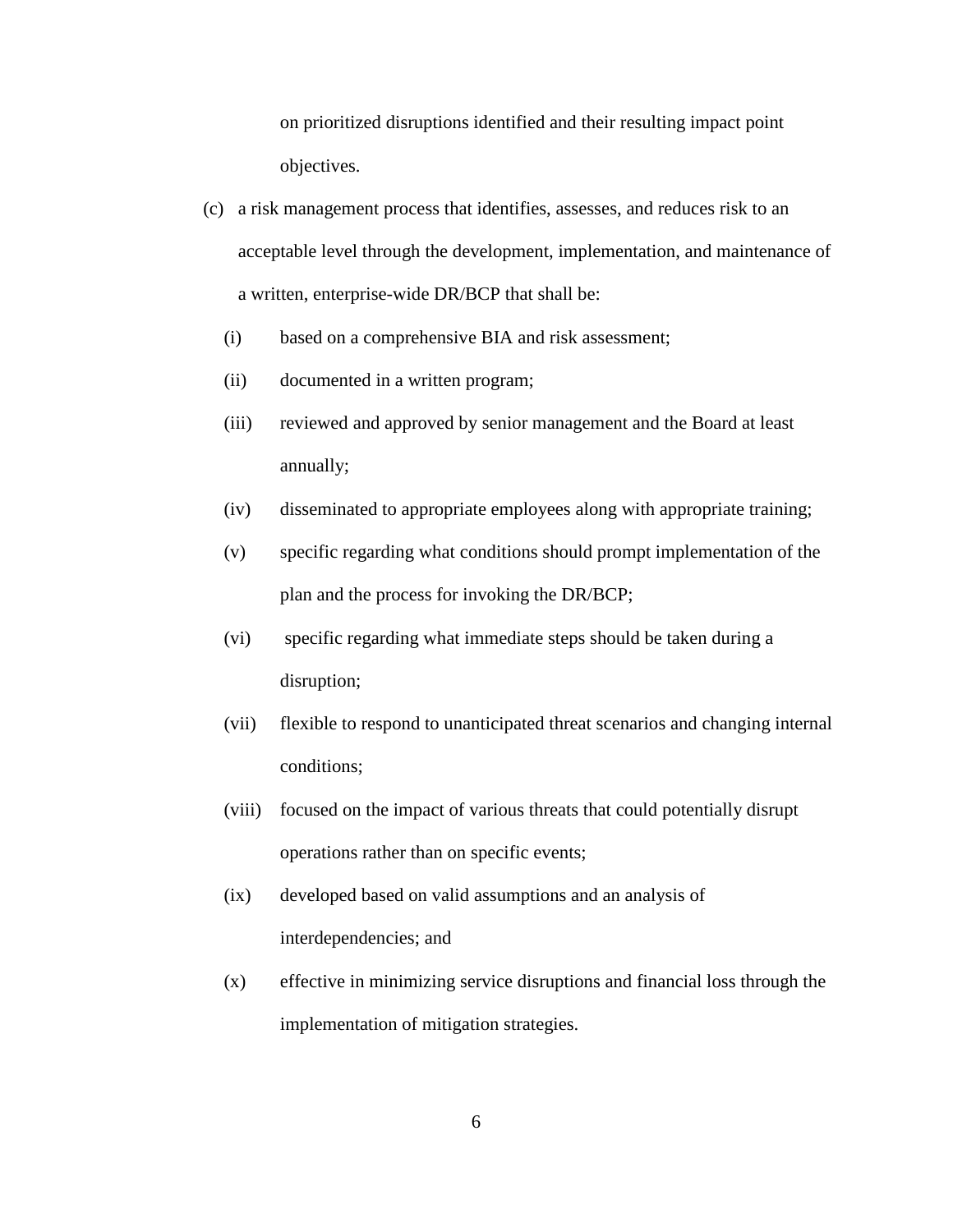- (d) a risk monitoring and testing process that ensures the DR/BCP remains viable and that includes:
	- (i) incorporating the BIA and risk assessment into the DR/BCP and testing program
	- (ii) developing a thorough testing program proving RTOs and RPOs to be achieved;
	- (iii) assigning roles and responsibilities for implementation of the testing program
	- (iv) completing testing of the DR/BCP on at least an annual basis;
	- (v) an evaluation of the testing program and test results by senior management;
	- (vi) reporting of plan summaries, testing results, testing limitations, problems or challenges discovered, and any independent review exceptions to the Board on at least an annual basis;
	- (vii) assessing the testing program and test results on at least an annual basis by an independent party; and
	- (viii) periodically revising the DR/BCP and testing program, based upon changes in business operations and the results of annual testing, audits, and reviews.

(4) Upon receiving written notice of no supervisory objection from the Regulators, the Board shall promptly adopt the updated DR/BCP Process and direct and cause the TSP to implement and thereafter adhere to the DR/BCP Process. Following implementation of the DR/BCP Process, the TSP shall not take any action that will cause a significant deviation from, or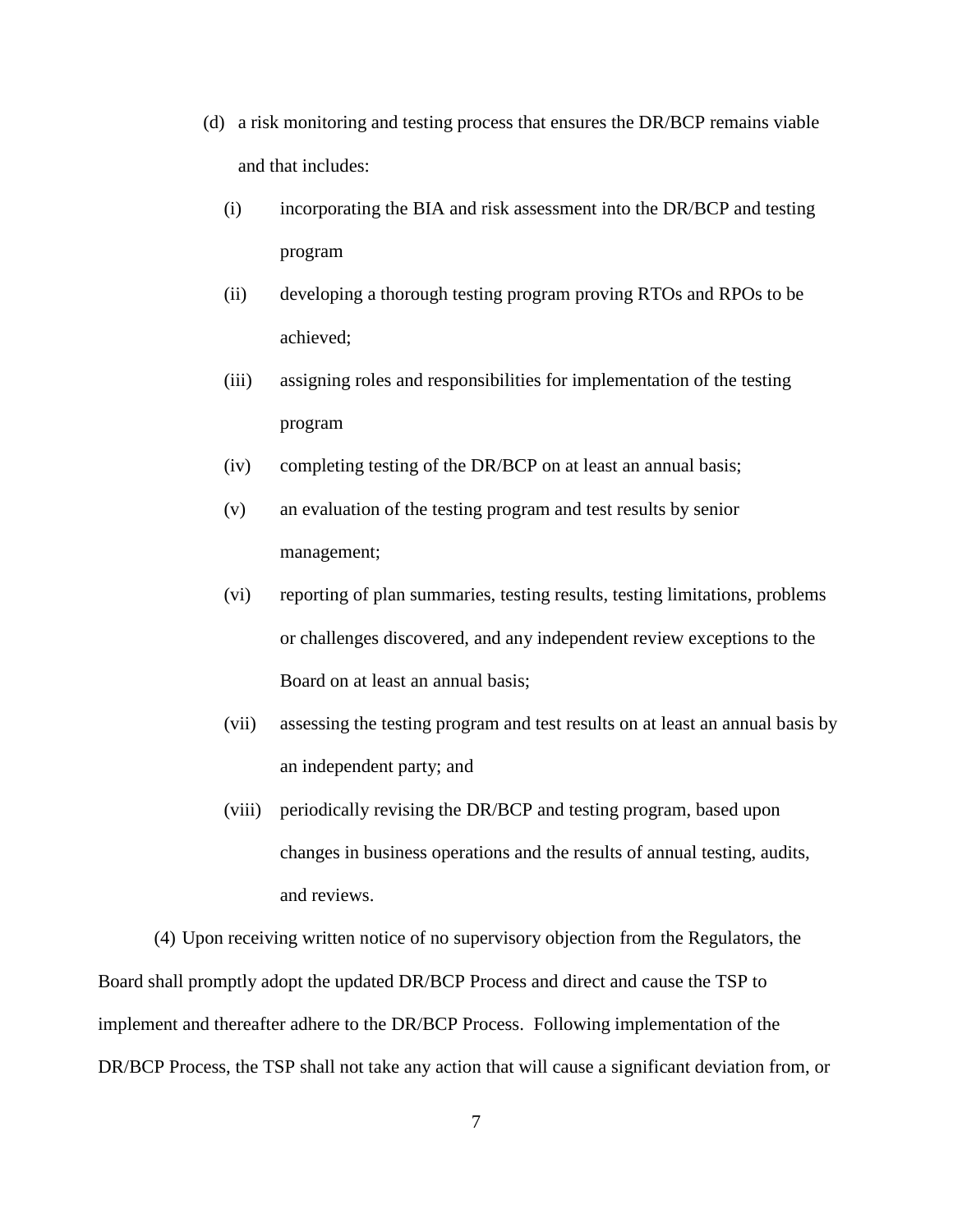material change to the DR/BCP Process, unless and until the TSP has received prior written notice of no supervisory objection from the Regulators.

### ARTICLE IV

# DISASTER RECOVERY AND BUSINESS CONTINUITY RISK MANAGEMENT AND INTERNAL AUDIT

### Risk Management Program.

(1) Within one hundred and twenty (120) days of this Agreement, the TSP and the Board shall develop, approve, and submit an acceptable written risk management program for DR/BCP ("DR/BCP Risk Management Program") to the Director for prior written determination of no supervisory objection by the Regulators. The TSP shall promptly make and the Board shall promptly approve any revisions requested by the Regulators and resubmit the DR/BCP Risk Management Program to the Director for review and determination of no supervisory objection by the Regulators.

(2) The DR/BCP Risk Management Program shall address the risk management deficiencies cited in the Supervisory Letter and the ROE including, at a minimum, the following:

- (a) identification of existing transaction, compliance, strategic, and reputation risks, and a written analysis of those risks;
- (b) action plans and time frames to reduce risks where exposure is high;
- (c) well defined policies, procedures, or standards that define the level or degree of risk the Board is willing to incur, consistent with the TSP's strategic initiatives and financial condition, including:
	- (i) analyzing and limiting the risks associated with any new lines of business undertaken by the Board; and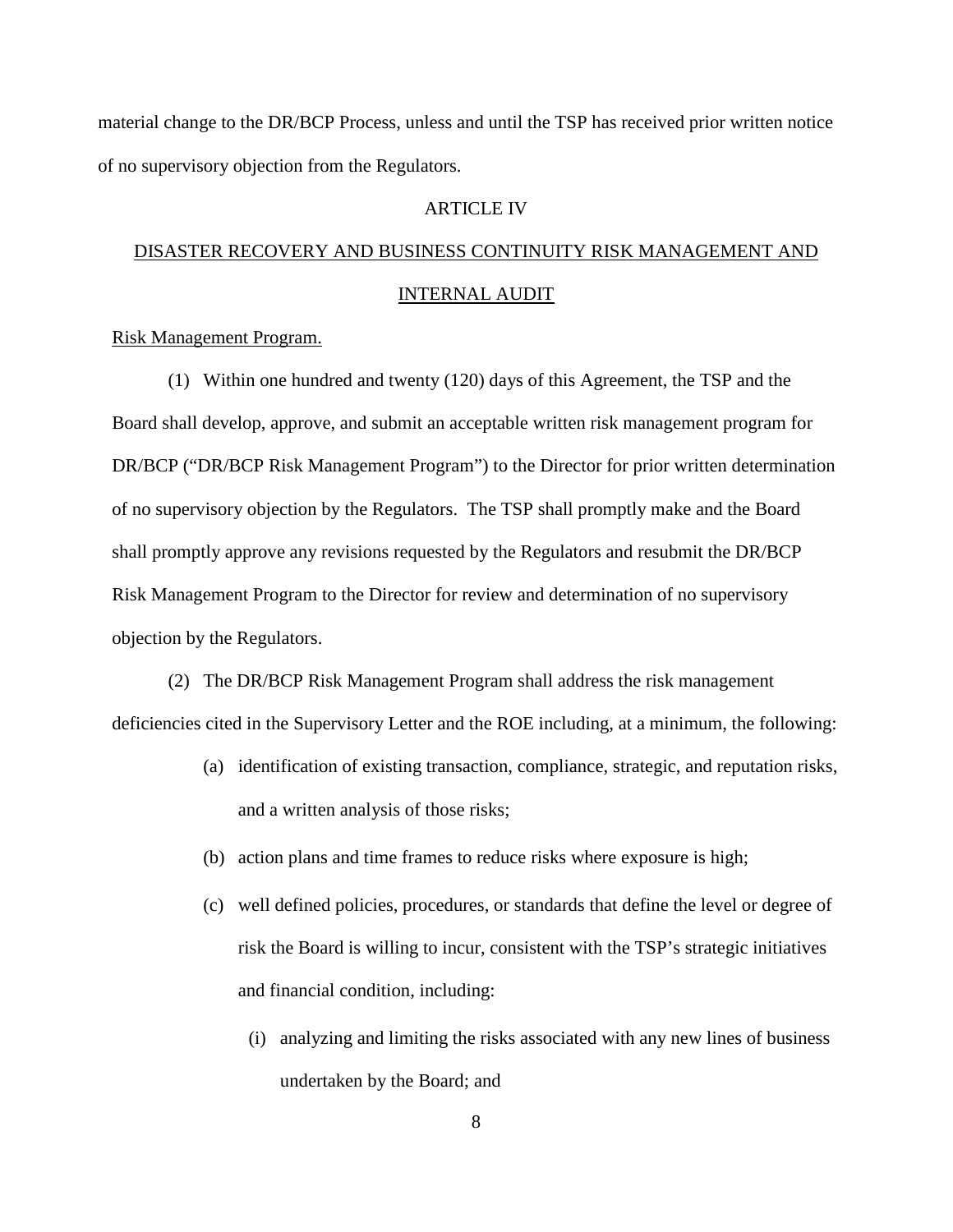- (ii) policies and procedures ensuring that strategic direction and risk tolerances are effectively communicated and followed throughout the company and describing the actions to be taken where noncompliance with risk policies is identified;
- (d) systems to measure and control risks within the DR/BCP, providing timely and accurate risk reports by business unit, department, or division; and
- (e) policies and procedures to ensure that employees have the necessary skills to effectively supervise the current and the new business risks within the organization, and procedures to describe the actions to be taken to address deficiencies in staff levels and skills.

(3) Upon receiving written notice of no supervisory objection from the Regulators, the Board shall promptly adopt the DR/BCP Risk Management Program and direct and cause the TSP to implement and thereafter adhere to the DR/BCP Risk Management Program. Following implementation of the DR/BCP Risk Management Program, the TSP shall not take any action that will cause a significant deviation from, or material change to the DR/BCP Risk Management Program, unless and until the TSP has received prior written notice of no supervisory objection from the Regulators.

(4) Within ninety (90) days of this Agreement, the Board shall identify and appoint an individual with demonstrated experience and skills in providing overall risk management to implement the DR/BCP Risk Management Program. This individual shall report to the Chief Executive Officer or a committee designated by the Board and shall be independent of other data processing operations.

9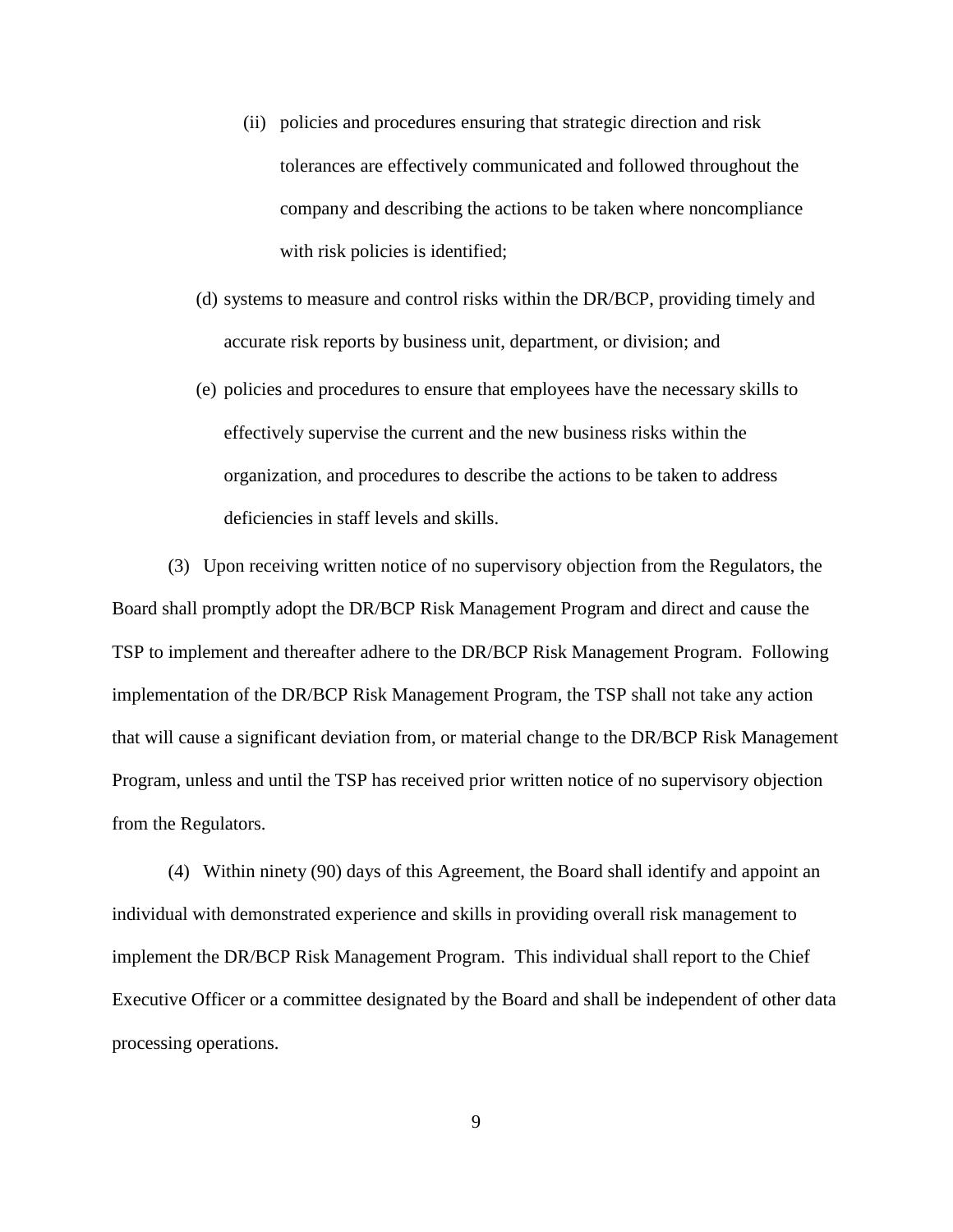#### Independent Assessment.

(5) Concurrent with the development of an effective DR/BCP Risk Management Program, the TSP shall engage the services of an independent third party with expertise in Enterprise Risk Management ("ERM") to assess the TSP's current enterprise-wide DR/BCP risk management program ("ERM Expert"). Within one hundred and fifty (150) days of this Agreement, the TSP and ERM Expert shall develop, approve, and submit a comprehensive, formal, written, enterprise-wide ERM DR/BCP Program ("ERM Program") to the Director for prior written determination of no supervisory objection by the Regulators. The TSP shall promptly make and the Board shall promptly approve any revisions requested by the Regulators and resubmit the ERM Program to the Director for review and determination of no supervisory objection by the Regulators.

(6) Upon receiving written notice of no supervisory objection from the Regulators, the Board shall promptly adopt the ERM Program and direct and cause the TSP to implement and thereafter adhere to the ERM Program. Following implementation of the ERM Program, the TSP shall not take any action that will cause a significant deviation from, or material change to the ERM Program, unless and until the TSP has received prior written notice of no supervisory objection from the Regulators.

### Review.

(7) Within one hundred and fifty (150) days of this Agreement, the Board shall conduct a review that assesses the quality and effectiveness of the TSP's DR/BCP internal audit program ("IA Review"). The IA Review shall, at a minimum, consider and assess the adequacy of the DR/BCP internal audit function and staff relative to the TSP's DR/BCP operational risk and ongoing compliance with this Agreement and all applicable DR/BCP interagency guidance. The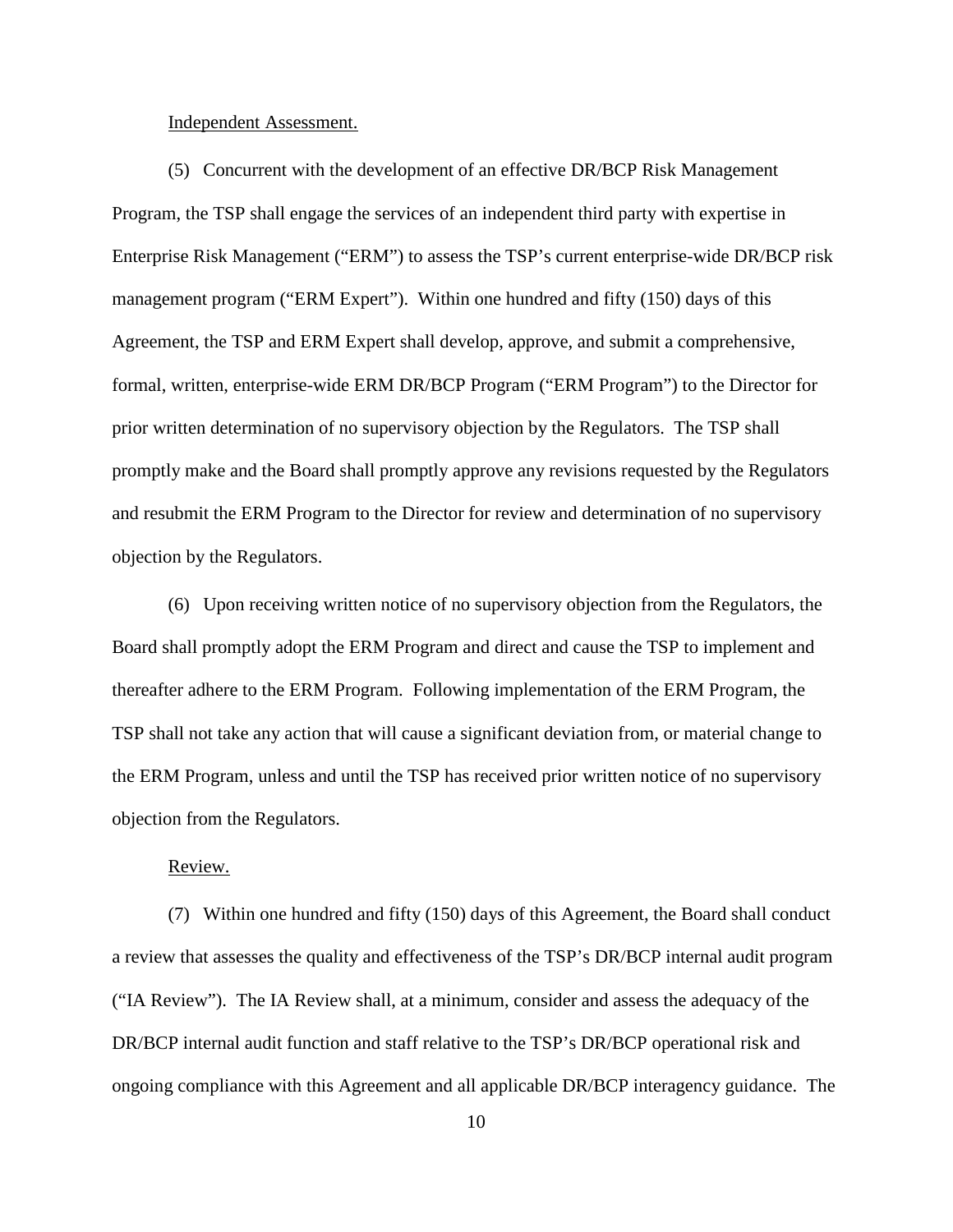Board shall provide a copy of the IA Review to the Director within twenty (20) days of its receipt. Within thirty (30) days of receipt of the IA Review, the Board shall submit to the Director a written plan, with reasonable timeframes, to implement corrective action for any deficiencies identified in the IA Review.

(8) The Board shall review and update the TSP's DR/BCP internal audit program at least annually, and more frequently if necessary or if requested by the Regulators in writing, to ensure that the program is timely updated and addresses all issues arising from TSP's compliance with the requirements of this Agreement and any modifications to applicable DR/BCP interagency guidance.

#### ARTICLE V

#### CORRECTIVE ACTION

(1) The Board shall require and the TSP shall immediately take all necessary steps to continue to correct each deficiency and Matter Requiring Attention ("MRA") cited in the Supervisory Letter, the most recent ROE, any subsequent ROE, or brought to the Board's or TSPs attention in writing by management, regulators, auditors, or other compliance efforts relating to the TSP's DR/BCP deficiencies. Within ninety (90) days after any DR/BCP-related deficiency or MRA is cited or brought to the Board's or appropriate committee's attention, the TSP shall provide to the Board a list of any deficiency or MRA that has not been corrected. This list shall include an explanation of the actions taken to date to correct the deficiency or MRA, the reasons why the deficiency or MRA has not yet been corrected, and a plan to correct the deficiency or MRA by a specified time.

(2) The quarterly progress reports required by Article II of this Agreement shall include the date and manner in which each correction has been effected during that reporting period.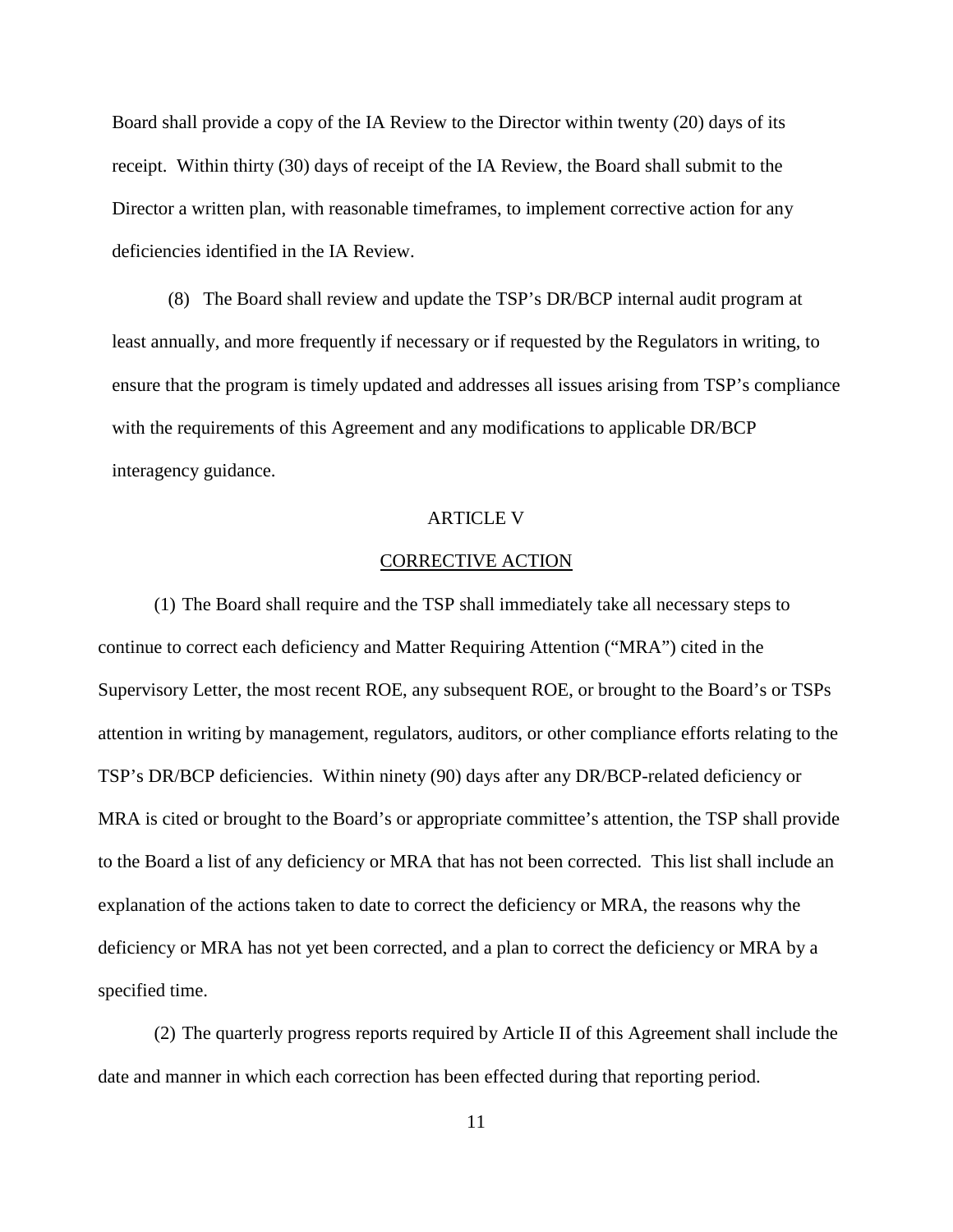(3) Within ninety (90) days, the Board shall adopt and the TSP, subject to Board review and ongoing monitoring, shall implement and thereafter ensure adherence to:

- (a) specific policies and procedures to prevent future deficiencies or MRAs as cited in the Supervisory Letter and the most recent ROE; and
- (b) general safe and sound procedures addressing compliance management that incorporate internal control systems and education of employees regarding laws, rules, and regulations, including guidance issued by the Regulators and the FFIEC, applicable to their areas of responsibility.

(4) Upon adoption, a copy of these policies and procedures shall be provided to the Director.

### ARTICLE VI

#### CLOSING

(1) Although the Board has agreed that the TSP shall submit certain proposed actions and programs to the Regulators for review or prior written determination of no supervisory objection, the Board has the ultimate responsibility for proper and sound management of the TSP.

(2) It is expressly and clearly understood that if, at any time, the Regulators deem it appropriate in fulfilling the responsibilities placed upon them by the several laws of the United States of America to undertake any action affecting the TSP, nothing in this Agreement shall in any way inhibit, estop, bar, or otherwise prevent the Regulators from doing so.

(3) Unless this Agreement specifies otherwise, any time limitations imposed by this Agreement shall begin to run from the effective date of the Agreement. Such time requirements may be extended in writing by the Regulators for good cause upon written application by the Board.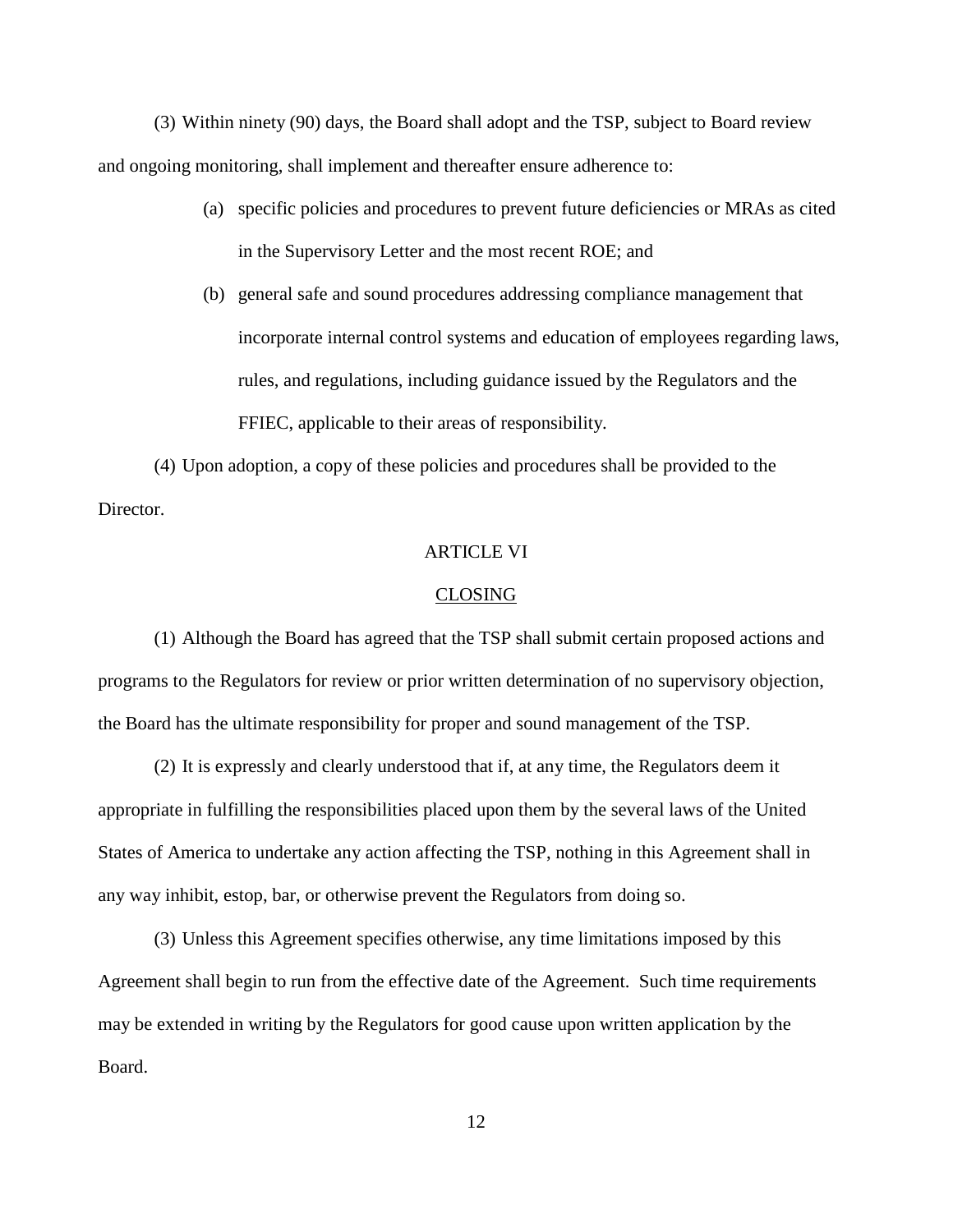(4) The provisions of this Agreement shall be effective upon execution by the parties hereto and its provisions shall continue in full force and effect unless or until such provisions are amended in writing by mutual consent of the parties to the Agreement or excepted, waived, or terminated in writing by the Regulators.

(5) In each instance in this Agreement in which the Board is required to ensure adherence to, and undertake to perform certain obligations of the TSP, it is intended to mean that the Board shall:

- (a) require the TSP
	- (i) to have sufficient processes, management, personnel, and control systems to effectively implement and adhere to all provisions of this Agreement; and
	- (ii) to provide TSP management and personnel sufficient training and authority to execute their duties and responsibilities under this Agreement;
- (b) authorize and adopt such actions on behalf of the TSP as may be necessary for the TSP to perform its obligations and undertakings under the terms of this Agreement;
- (c) require the timely reporting to the Board by TSP management of such actions directed by the Board to be taken under the terms of this Agreement;
- (d) follow-up on any non-compliance with such actions in a timely and appropriate manner; and
- (e) require corrective actions be taken in a timely manner of any non-compliance with such actions.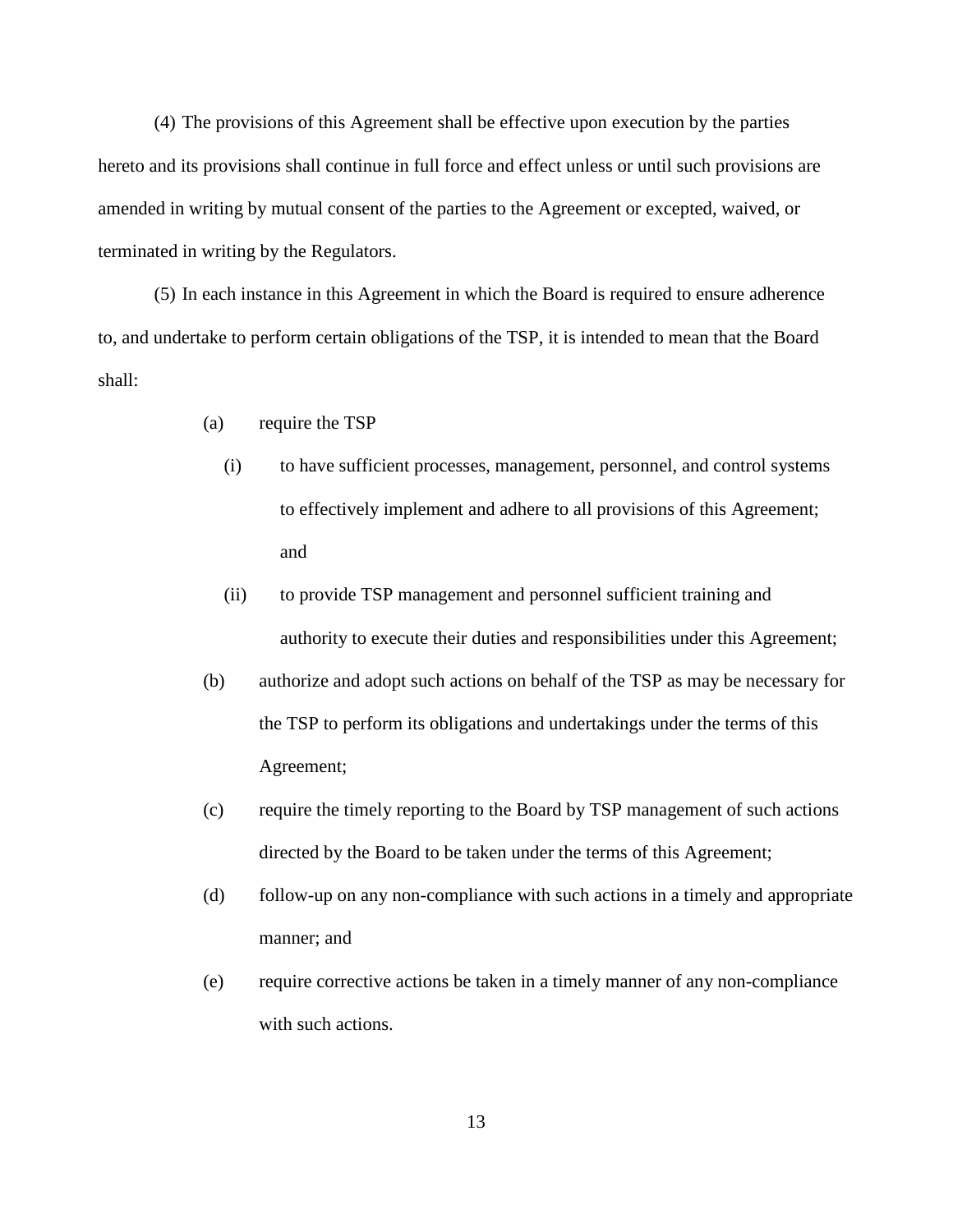(6) This Agreement is intended to be, and shall be construed to be, a supervisory "written agreement entered into with the agency" as contemplated by 12 U.S.C. § 1818(b)(1), and expressly does not form, and may not be construed to form, a contract binding on the Regulators or the United States. Notwithstanding the absence of mutuality of obligation, or of consideration, or of a contract, the Regulators may enforce any of the commitments or obligations herein undertaken by the TSP under their supervisory powers, including 12 U.S.C. § 1818(b)(1), and not as a matter of contract law. The TSP expressly acknowledges that neither the TSP nor the Regulators have any intention to enter into a contract. The TSP also expressly acknowledges that no officer or employee of the Regulators has statutory or other authority to bind the United States, the U.S. Treasury Department, the Comptroller, the FDIC, the Reserve Bank, or any other federal bank regulatory agency or entity, or any officer or employee of any of those entities to a contract affecting the Regulators' exercise of their supervisory responsibilities. The terms of this Agreement, including this paragraph, are not subject to amendment or modification by any extraneous expression, prior agreements, or prior arrangements between the parties, whether oral or written.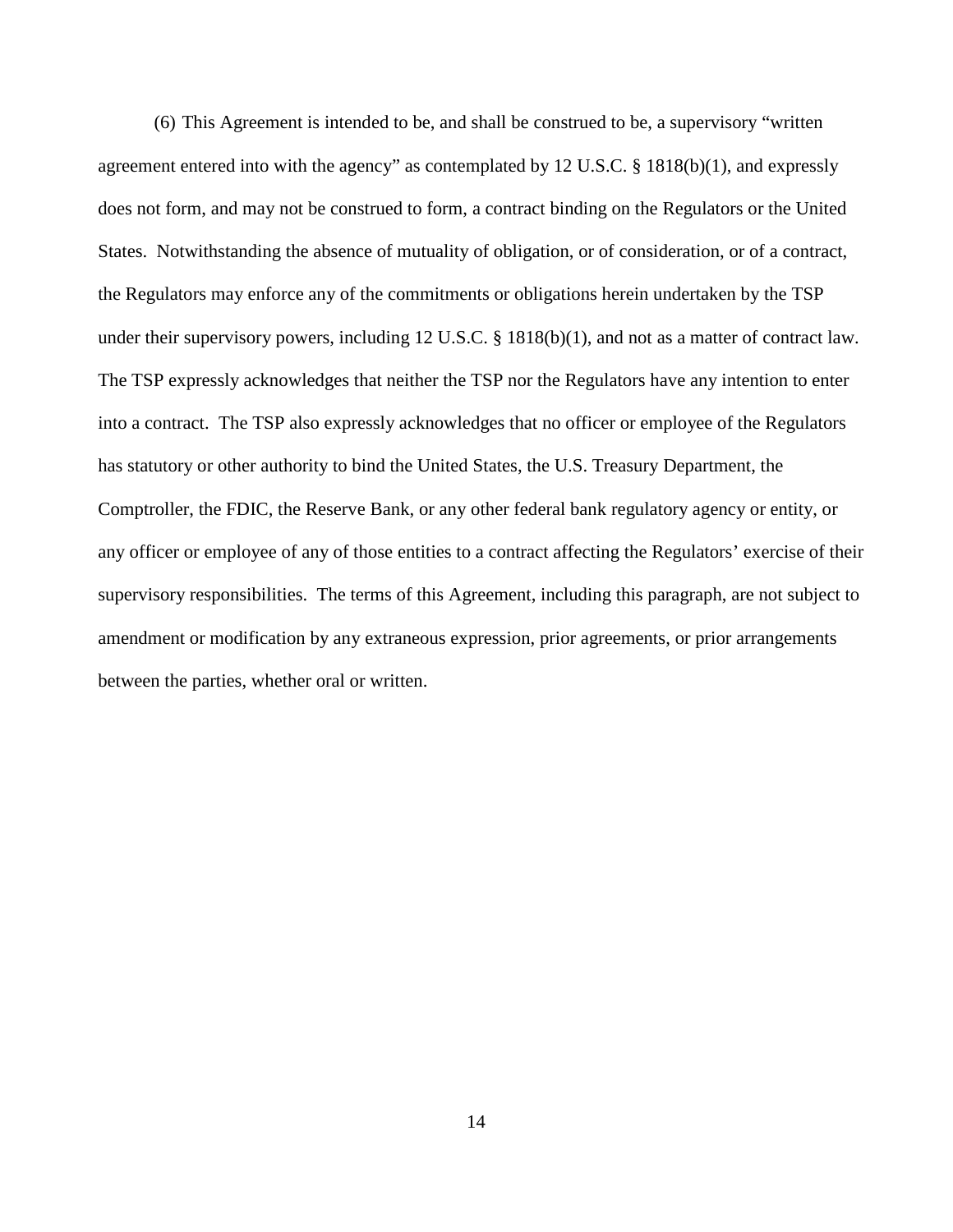IN TESTIMONY WHEREOF, the undersigned, authorized by the Regulators, have hereto set their hand on behalf of the identified Agency.

| s/Aida Plaza Carter                                                                                                                                                          | $12 - 4 - 13$ |  |
|------------------------------------------------------------------------------------------------------------------------------------------------------------------------------|---------------|--|
| Aida Plaza Carter<br>Director, Bank Information Technology<br>Office of the Comptroller of the Currency                                                                      | Date          |  |
| s/Mindy West                                                                                                                                                                 | 12/4/13       |  |
| Mindy West<br>Deputy Director, Strategic Planning &<br><b>Resource Management</b><br>Division of Risk Management Supervision<br><b>Federal Deposit Insurance Corporation</b> | Date          |  |
| s/Allen North                                                                                                                                                                | 11/25/13      |  |
| <b>Allen North</b><br><b>Assistant Vice President</b>                                                                                                                        | Date          |  |

Federal Reserve Bank of St. Louis

15